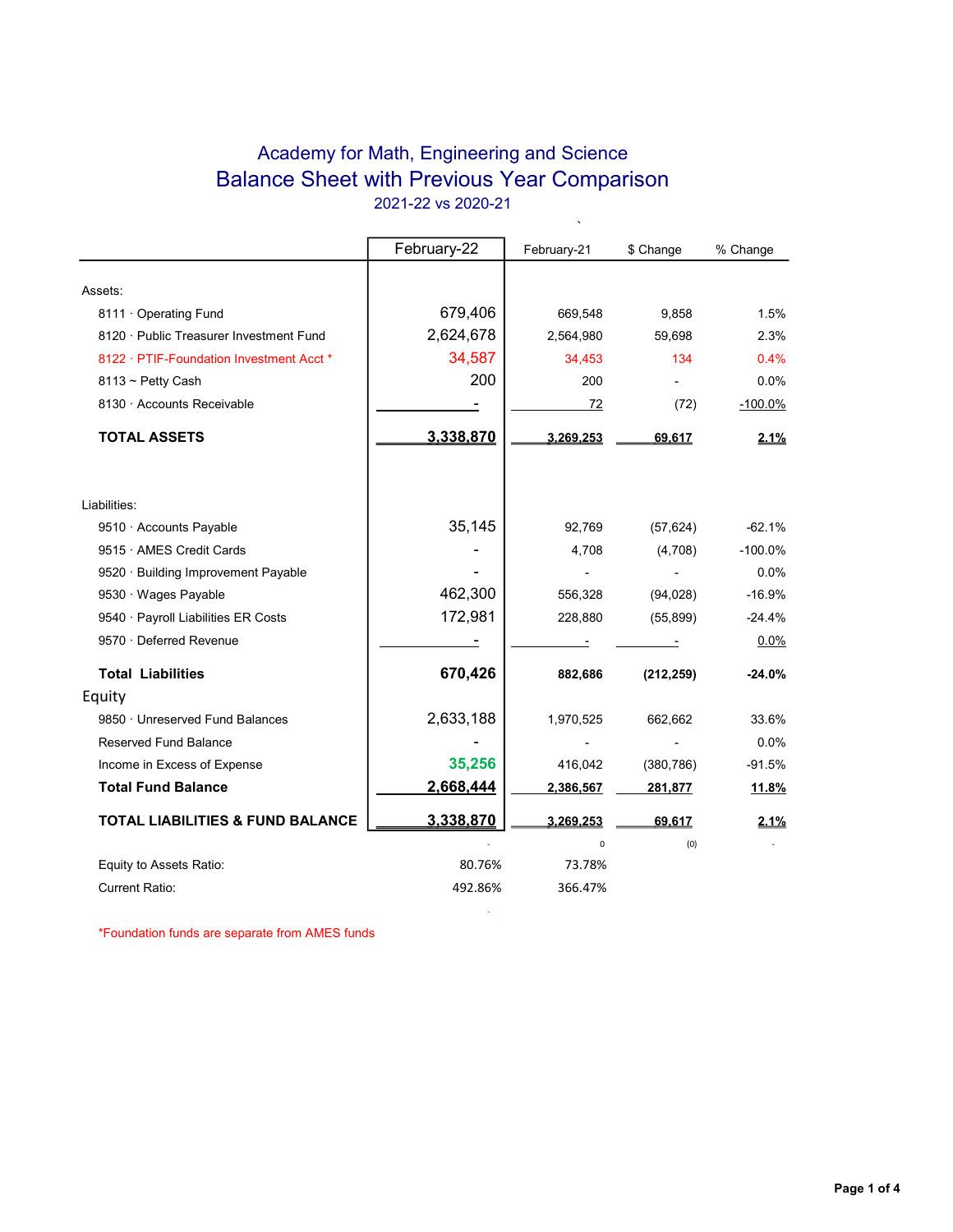#### Academy for Math, Engineering and Science Income & Expenditure Yearly Summary vs Budget July 2021 - June 2022

|                                         | 8 Months of<br><b>Actuals</b> | 8 Months of<br><b>Budget</b> | <b>Difference</b> | % of Budget<br>Recevied/Spent | General<br><b>Funding</b> | Categorical<br>(Spending<br>Restricted) |
|-----------------------------------------|-------------------------------|------------------------------|-------------------|-------------------------------|---------------------------|-----------------------------------------|
| <b>Income/Funding Sources</b>           |                               |                              |                   |                               |                           |                                         |
| 1510 · Interest Income                  | 6,351                         | 7,333                        | (983)             | 86.60%                        | 6,350.54                  |                                         |
| 1510 · Interest Income Foundation*      | 84                            | 107                          | (23)              | 78.46%                        | 83.69                     |                                         |
| 1720 · Rentals, Sales or Admissions     | 2,284                         | 3,233                        | (949)             | 70.64%                        | 2,284.00                  |                                         |
| 1920 $\cdot$ Donations                  | 29,194                        | 20,510                       | 8,683             | 142.34%                       | 29,193.87                 |                                         |
| 1920 · Donations Foundation*            | 0                             | 667                          | (667)             | 0.00%                         |                           |                                         |
| 1940 · Student Fees                     | 92,676                        | 66.667                       | 26,010            | 139.01%                       | 92,676.31                 |                                         |
| $1990 \cdot$ Other                      | 769                           | 6,083                        | (5,314)           | 12.64%                        | 768.60                    |                                         |
| AMES to SP ED and CTE (MOE)             |                               |                              |                   |                               |                           |                                         |
| <b>State Funds</b>                      | 2,891,127                     | 3,016,533                    | (125, 406)        | 95.84%                        | 2,546,988.45              | 344,138.46                              |
| <b>Federal Funds</b>                    | ŋ                             | 188,400                      | (188, 400)        | 0.00%                         |                           |                                         |
| <b>Total Income/Funding</b>             | 3,022,484                     | 3,309,533                    | (287, 049)        | 91.33%                        | 2,678,345.46              | 344,138.46                              |
| 'Expenditures by Function               |                               |                              |                   |                               |                           |                                         |
| $1000 \cdot$ Instruction                | 2,069,037                     | 2,224,742                    | 155,705           | 93.00%                        | 1,696,401.50              | 372,635.63                              |
| 2100 · Supporting Services - Students   | 126.898                       | 195.235                      | 68,337            | 65.00%                        | 60,966.39                 | 65,931.87                               |
| 2200 · Instructional Staff Support Serv | 4,190                         | 2,579                        | (1,611)           | 162.46%                       | 4,189.91                  |                                         |
| <b>Board Administration</b><br>$2300 -$ | 9,542                         | 10.964                       | 1,422             | 87.03%                        | 9,541.99                  |                                         |
| 2400 · School Administration            | 308,368                       | 313,887                      | 5,519             | 98.24%                        | 306,634.66                | 1,733.16                                |
| 2500 · IT & Business Support Serv       | 141,987                       | 161,264                      | 19,277            | 88.05%                        | 127,082.64                | 14,904.78                               |
| 2600 · Building Operation & Maintenance | 40,103                        | 63,886                       | 23,783            | 62.77%                        | 40,103.40                 |                                         |
| $2700 \cdot$ Transportation             | 287,102                       | 188,833                      | (98, 268)         | 152.04%                       | 267,168.96                | 19,932.68                               |
| Foundation*                             | 0                             | $\Omega$                     | $\Omega$          |                               |                           |                                         |
| <b>Total Expenditures</b>               | 2,987,228                     | 3,161,391                    | 174,164           | 94.49%                        | 2,512,089.45              | 475,138.12                              |
|                                         |                               |                              |                   |                               |                           |                                         |
| Income in Excess of Expenditure         | 35,256                        | 148,142                      | (112, 885)        |                               | 166,256.01                | (130, 999.66)                           |
|                                         | 0.00                          |                              | (0.00)            |                               | 0.00                      |                                         |

\*Foundation funds are separate from AMES funds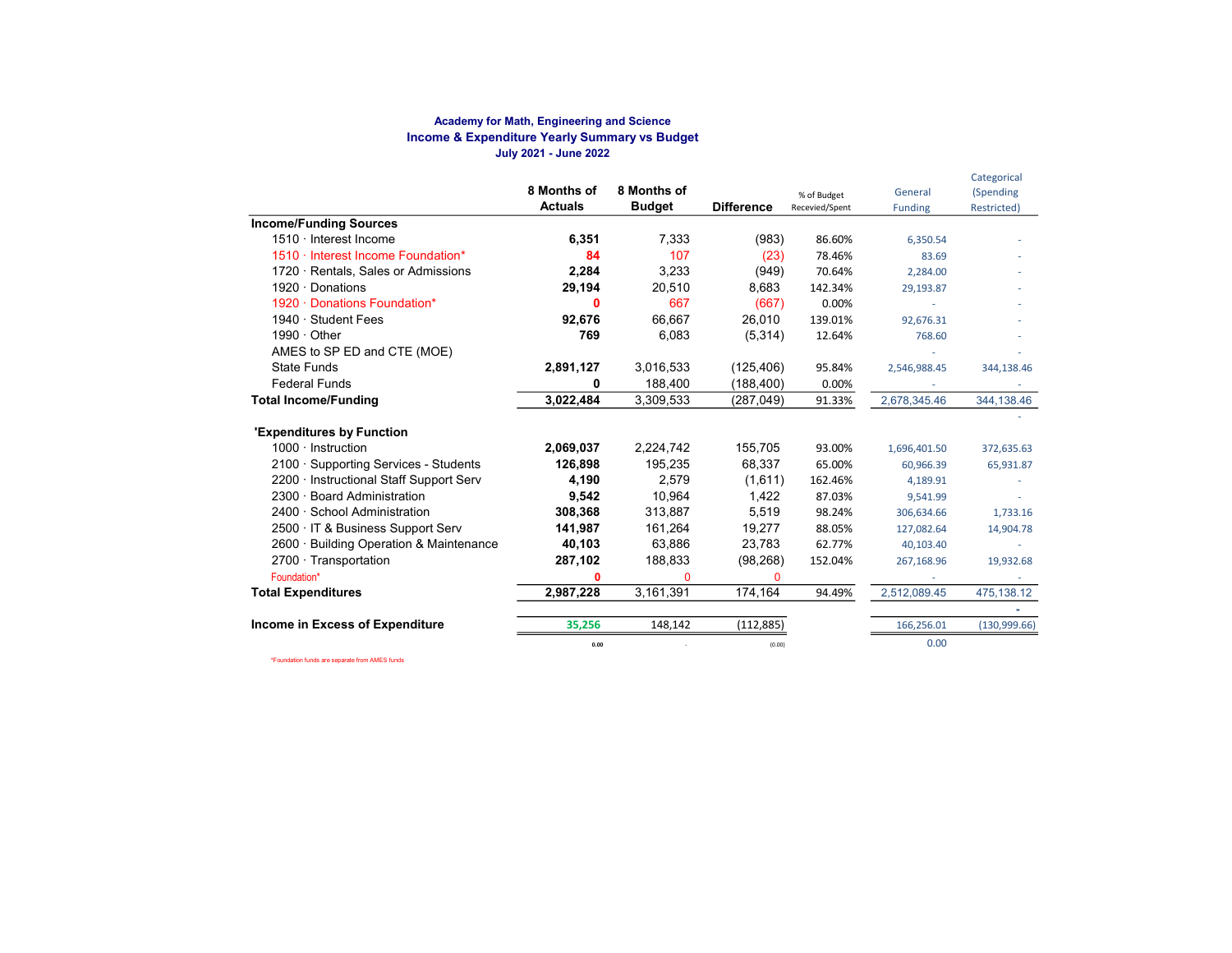### Academy for Math, Engineering and Science Monthly Income & Expenditure Fiscal Year 2021-2022 (by Function)

|                                                | <b>Jul-21</b> | Aug-21  | Sep-21                   | Oct-21  | <b>Nov-21</b> | Dec-21  | <b>Jan-22</b> | Feb-22  | <b>Mar-22</b>            | Apr-22                   | <b>May-22</b>            | <b>Jun-22</b>            | <b>YTD Actual</b> |
|------------------------------------------------|---------------|---------|--------------------------|---------|---------------|---------|---------------|---------|--------------------------|--------------------------|--------------------------|--------------------------|-------------------|
| <b>Income</b>                                  |               |         |                          |         |               |         |               |         |                          |                          |                          |                          |                   |
| 1510 · Interest Income                         | 801           | 730     | 686                      | 737     | 749           | 823     | 869           | 954     |                          |                          |                          |                          | 6,351             |
| Interest Income Foundation*<br>$1510 -$        | 11            | 10      | 9                        | 10      | 10            | 11      | 11            | 13      |                          |                          |                          |                          | 84                |
| Rentals, Sales or Admissions<br>$1720 -$       | 110           | 169     | 61                       | 75      | 1,680         | 120     | 69            |         |                          |                          |                          |                          | 2,284             |
| 1920 Donations                                 | 650           | 792     | 525                      | 6,162   | 7,813         | 5,910   | 6,645         | 697     |                          |                          |                          | $\overline{\phantom{a}}$ | 29,194            |
| 1920 · Donations Foundation*                   |               |         |                          |         |               |         |               |         |                          |                          |                          |                          |                   |
| 1940 · Student Fees                            | 30,044        | 49.147  | 2,553                    | 6,575   | 3,671         | 60      | 80            | 547     |                          |                          |                          |                          | 92,676            |
| 1990 · Other                                   | 249           | 25      | $\overline{\phantom{a}}$ | 380     | 86            | 26      |               | 3       |                          |                          |                          | $\overline{\phantom{a}}$ | 769               |
| State Funds                                    | 434,450       | 351,068 | 349,351                  | 380,472 | 354,746       | 349,618 | 340,410       | 331,012 |                          |                          |                          | $\overline{a}$           | 2,891,127         |
| <b>Federal Funds</b>                           |               |         | $\overline{\phantom{a}}$ |         |               |         |               |         |                          |                          |                          | $\overline{\phantom{a}}$ |                   |
| <b>Total Income</b>                            | 466,314       | 401,941 | 353,185                  | 394,410 | 368,754       | 356,569 | 348,085       | 333,226 | $\sim$                   | $\overline{\phantom{a}}$ | $\sim$                   | $\sim$                   | 3,022,484         |
|                                                |               |         |                          |         |               |         |               |         |                          |                          |                          | $\overline{a}$           |                   |
| <b>Expenditure</b>                             |               |         |                          |         |               |         |               |         |                          |                          |                          |                          |                   |
| 1000 · Instruction                             | 264,298       | 231,401 | 395,618                  | 229.075 | 343,636       | 200,008 | 202,460       | 202,542 |                          |                          |                          | $\overline{\phantom{a}}$ | 2,069,037         |
| 2100 · Supporting Services - Students          | 19,751        | 19,871  | 13,549                   | 16,522  | 16,327        | 13,599  | 13.447        | 13,833  |                          |                          |                          | $\overline{\phantom{a}}$ | 126,898           |
| Instructional Staff Support Serv<br>$2200 -$   |               | 75      | 437                      |         | 1.816         |         | 932           | 930     |                          |                          |                          | $\overline{\phantom{a}}$ | 4,190             |
| <b>Board Administration</b><br>$2300 -$        |               |         | 96                       | 88      | 9,358         |         |               |         |                          |                          |                          | $\overline{\phantom{a}}$ | 9,542             |
| 2400 · School Administration                   | 39,047        | 41,035  | 38,957                   | 36,386  | 43.702        | 36,277  | 36,687        | 36,277  |                          |                          |                          | $\overline{a}$           | 308,368           |
| 2500 · Central & Business Support Serv         | 17,402        | 19,323  | 17,634                   | 18,421  | 19,097        | 17,343  | 16,933        | 15,835  |                          |                          |                          | $\overline{\phantom{a}}$ | 141,987           |
| 2600 Operation & Maintenance                   | 839           | 1,077   | 19,778                   | 707     | 17,295        | 142     | 18            | 247     |                          |                          |                          | $\overline{\phantom{a}}$ | 40,103            |
| 2700 · Transportation                          | 2,432         | 35,539  | 70,130                   | 35,991  | 35,955        | 35,865  | 35,325        | 35,865  |                          |                          |                          |                          | 287,102           |
| Foundation*                                    |               |         |                          |         |               |         |               |         |                          |                          |                          |                          |                   |
| <b>Total Expenditure</b>                       | 343,769       | 348,319 | 556,198                  | 337,190 | 487.186       | 303,234 | 305,802       | 305,529 | $\overline{\phantom{0}}$ | $\overline{\phantom{a}}$ | $\overline{\phantom{a}}$ | $\sim$                   | 2,987,228         |
|                                                |               |         |                          |         |               |         |               |         |                          |                          |                          | $\overline{\phantom{a}}$ |                   |
| Income in Excess of Expenditure                | 122,545       | 53,621  | (203, 013)               | 57,220  | (118, 432)    | 53,334  | 42,283        | 27,697  |                          |                          |                          | $\overline{\phantom{a}}$ | 35,256            |
| *Foundation funds are separate from AMES funds |               | 0       |                          |         |               |         |               |         |                          |                          |                          |                          |                   |